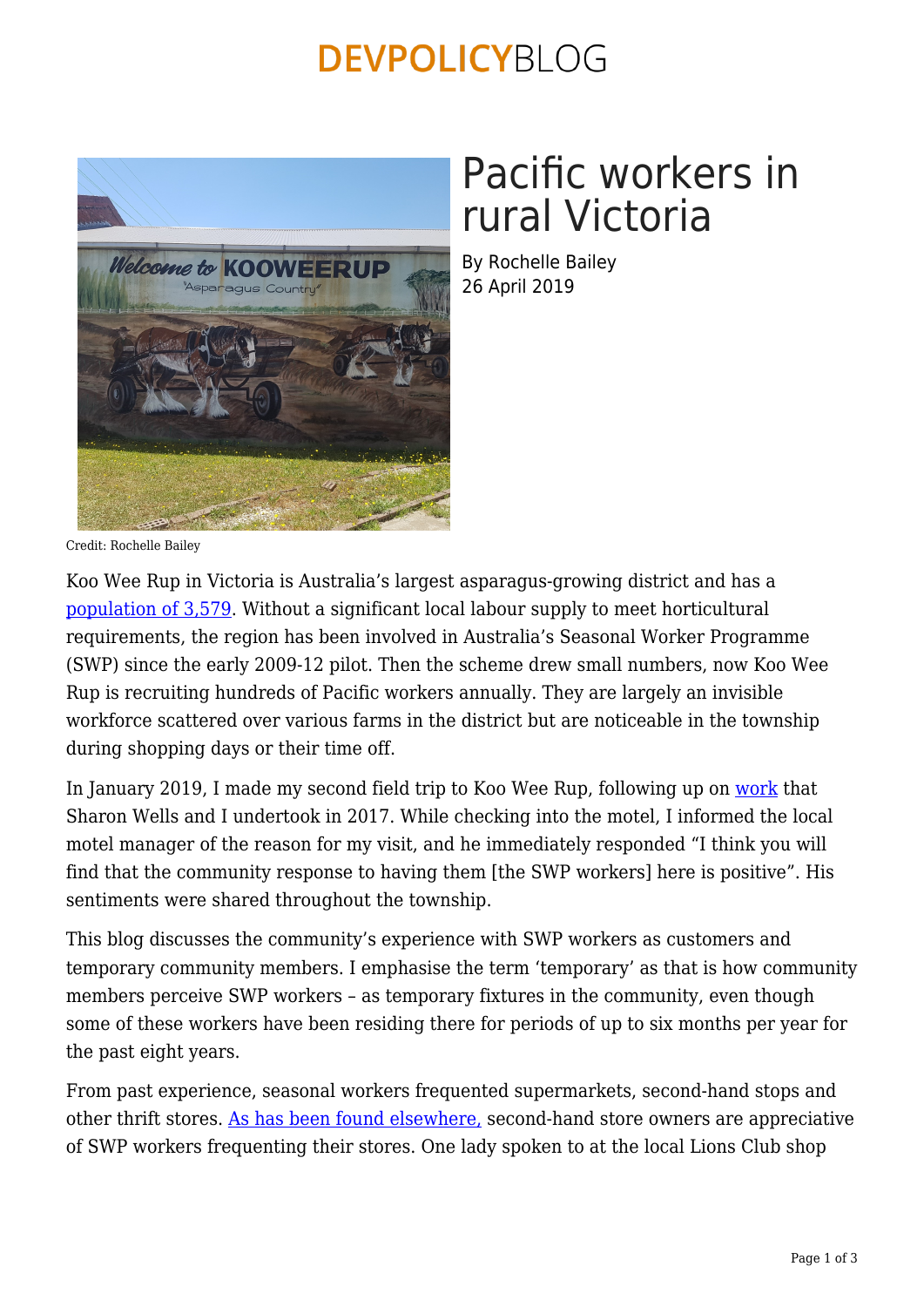## **DEVPOLICYBLOG**

stated, "they [SWP workers] are good for our business and increase our sales. Because many went home last month [December 2018]… they purchased all of their Christmas presents here." She added that SWP workers were "nice people and always friendly."

At another thrift store, the staff member expressed that initially she found SWP workers intimidating, "They come into the store in large groups, wearing hoodies and backpacks, so we watched them carefully. Now we know they are good people and that's just the way they are. They spend a lot of money here. You know some of our stuff is cheaper than the supermarket. So they come here, always smiling and polite. Good people and good for business".

A noticeable feature of small townships, especially those with few Pacific residents, is the presence of SWP workers inside or outside local supermarkets, either after work or during their down time. Koo Wee Rup was no different. Buses pulled into the supermarket carpark with groups of workers arriving for their daily/weekly shop. This is when workers leave the invisible sphere of working in [rural remote areas](https://www.theasa.org/downloads/conferences/asa08/ASA08book.pdf) and become visible members of the community. Staff at the local supermarket had mixed feelings in regards to SWP workers. Although largely positive, there was some opposition due to perceived notions of these workers taking Australian jobs, and because of their relatively low levels of spending (some employers provided them with three meals a day). One supermarket worker said, "these guys spend less than other families here, but if I think about it what they spend overall in a season it is probably significant to this business".

SWP workers have irregular work hours and a lack of transportation, often making it difficult to get involved in community activities. Many workers in the region conduct daily devotions and weekly church services at their residences, often located some distance from the township. However, there are workers who are involved with the local church and attend when possible.

One pastoral care host strongly dissuaded workers from joining local sports teams as any injury can affect their work and insurance policies. This was in contrast to what I had [found](https://www.stuff.co.nz/sport/football/105736746/work-hard-play-hard-rse-football-cup-unites-vineyard-labourers) with workers in New Zealand's Recognised Seasonal Employer scheme (RSE), though the issues of potential injuries from sports has been raised by various RSE employers also.

Overall, SWP workers are welcomed into the Koo Wee Rup community. Their participation with community groups is limited due to access to transportation and irregular work hours, and concerns over injuries prevents them from joining any sports clubs, but many regularly attend the local church. They are generally perceived as friendly people. One pastoral care host did comment that there was a presence of African gangs in the district and often SWP